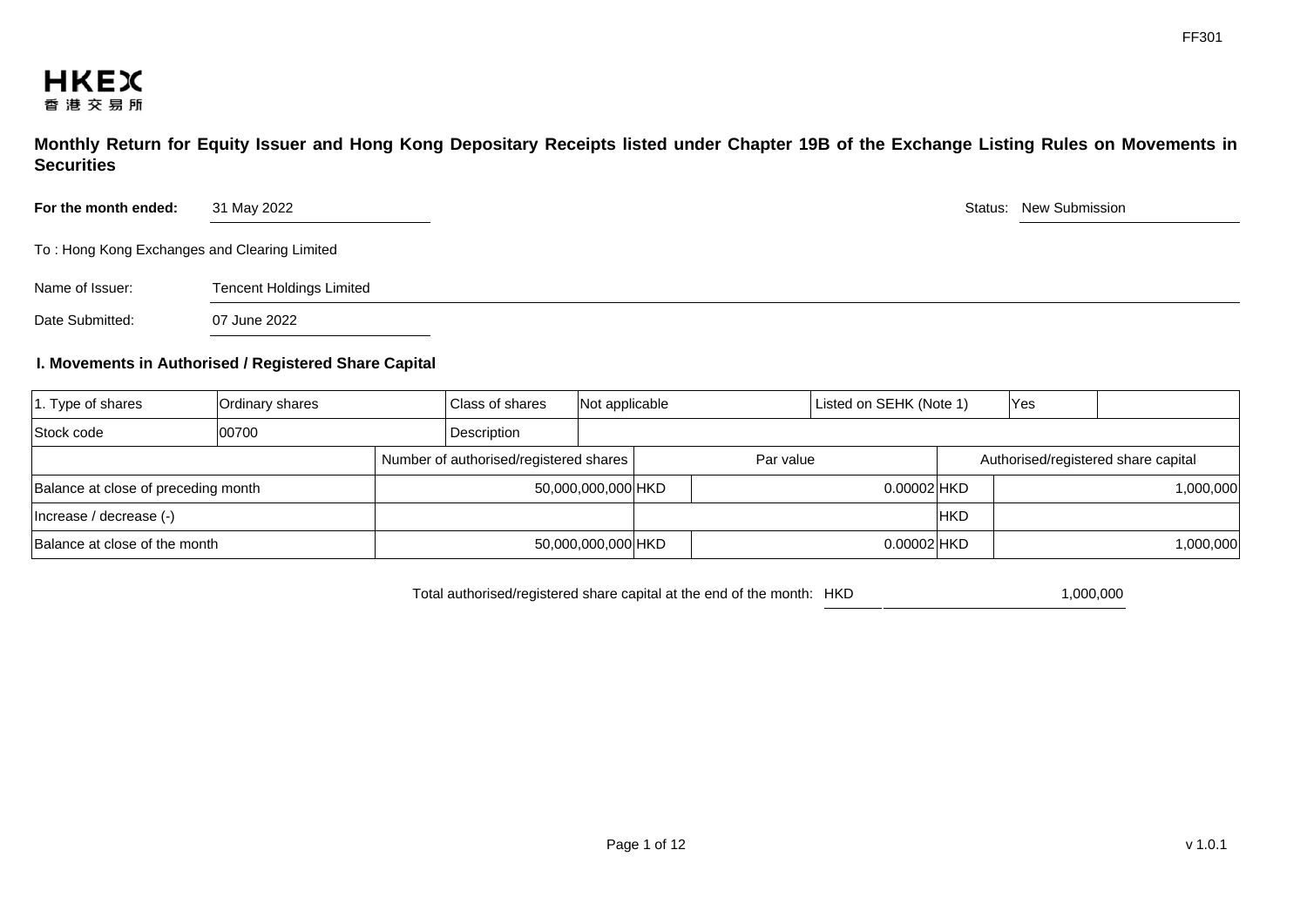# **II. Movements in Issued Shares**

| $ 1.$ Type of shares                | Ordinary shares | <b>Class of shares</b> |             | Not applicable | Listed on SEHK (Note 1) | <b>Yes</b> |  |
|-------------------------------------|-----------------|------------------------|-------------|----------------|-------------------------|------------|--|
| Stock code                          | 00700           |                        | Description |                |                         |            |  |
| Balance at close of preceding month |                 | 9,611,986,394          |             |                |                         |            |  |
| (-) Increase / decrease (-)         |                 | 58,543                 |             |                |                         |            |  |
| Balance at close of the month       |                 | 9,612,044,937          |             |                |                         |            |  |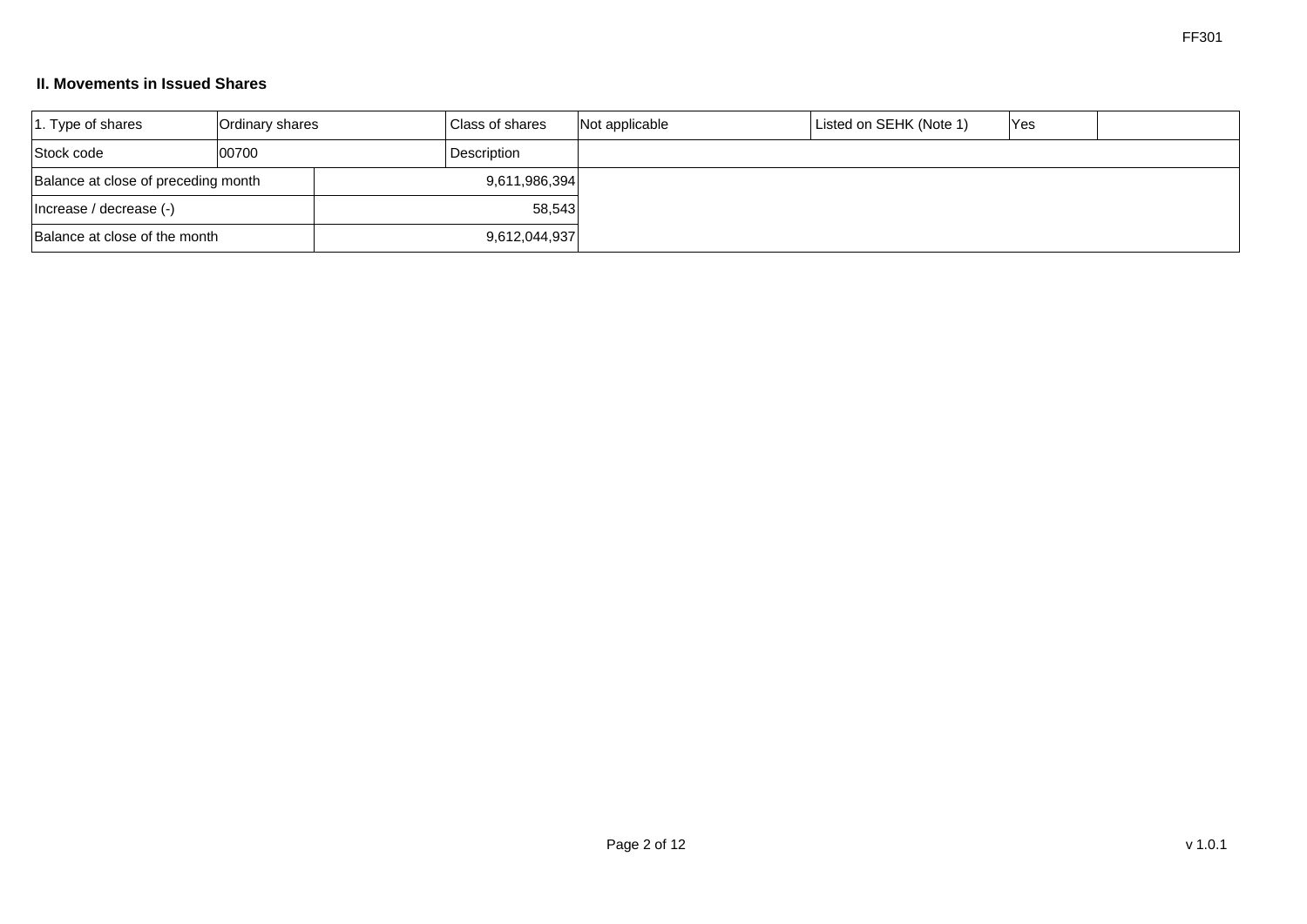# **III. Details of Movements in Issued Shares**

**(A). Share Options (under Share Option Schemes of the Issuer)**

|        | 1. Type of shares issuable                                                                                     | Ordinary shares                                                          |                     | Class of shares           | Not applicable |                                                                 |            | Shares issuable to be listed on SEHK (Note 1)                                     |                                                                                                    | Yes       |                                                                                                                                                              |          |
|--------|----------------------------------------------------------------------------------------------------------------|--------------------------------------------------------------------------|---------------------|---------------------------|----------------|-----------------------------------------------------------------|------------|-----------------------------------------------------------------------------------|----------------------------------------------------------------------------------------------------|-----------|--------------------------------------------------------------------------------------------------------------------------------------------------------------|----------|
|        | Stock code of shares issuable (if listed on SEHK) (Note 1)                                                     |                                                                          | 00700               |                           |                |                                                                 |            |                                                                                   |                                                                                                    |           |                                                                                                                                                              |          |
|        | Particulars of share option<br>scheme                                                                          | Number of share<br>options outstanding at<br>close of preceding<br>month |                     | Movement during the month |                | Number of share options<br>outstanding at close of<br>the month |            | No. of new shares of<br>issuer issued during the<br>month pursuant thereto<br>(A) | No. of new shares of<br>issuer which may be<br>issued pursuant thereto<br>as at close of the month |           | The total number of<br>securities which may be<br>issued upon exercise of<br>all share options to be<br>granted under the<br>scheme at close of the<br>month |          |
| $1$ ). | Post-IPO Share Option<br>Scheme II adopted on<br>16/05/2007<br>(i) Exercise price<br>(July 2015)<br>HK\$135.50 |                                                                          | 230,175 Exercised   |                           | $-48,175$      |                                                                 | 182,000    | 48,175                                                                            |                                                                                                    | 179,300   |                                                                                                                                                              | $\Omega$ |
|        | General Meeting approval<br>date (if applicable)                                                               | 16 May 2007                                                              |                     |                           |                |                                                                 |            |                                                                                   |                                                                                                    |           |                                                                                                                                                              |          |
| 2).    | (ii) Exercise price<br>(March 2016)<br>HK\$144.70                                                              | 8,965,000                                                                |                     |                           |                |                                                                 | 8,965,000  | $\Omega$                                                                          |                                                                                                    | 8,965,000 |                                                                                                                                                              |          |
|        | General Meeting approval<br>date (if applicable)                                                               | 16 May 2007                                                              |                     |                           |                |                                                                 |            |                                                                                   |                                                                                                    |           |                                                                                                                                                              |          |
| 3).    | (iii) Exercise price<br>(July 2016)<br>HK\$161.46                                                              | 444,861                                                                  |                     |                           |                |                                                                 | 444,861    | $\Omega$                                                                          |                                                                                                    | 444,861   |                                                                                                                                                              |          |
|        | General Meeting approval<br>date (if applicable)                                                               | 16 May 2007                                                              |                     |                           |                |                                                                 |            |                                                                                   |                                                                                                    |           |                                                                                                                                                              |          |
| 4).    | (iv) Exercise price<br>(March 2017)<br>HK\$210.04                                                              | 25,127,525                                                               |                     |                           |                |                                                                 | 25,127,525 | $\Omega$                                                                          | 25,018,150                                                                                         |           |                                                                                                                                                              | $\Omega$ |
|        | General Meeting approval<br>date (if applicable)                                                               | 16 May 2007                                                              |                     |                           |                |                                                                 |            |                                                                                   |                                                                                                    |           |                                                                                                                                                              |          |
| 5).    | Post-IPO Share Option<br>Scheme IV adopted on<br>17/05/2017                                                    |                                                                          | 4,273,290 Exercised |                           | $-10,368$      |                                                                 | 4,262,922  | 10,368                                                                            |                                                                                                    | 4,203,745 | 282,540,713                                                                                                                                                  |          |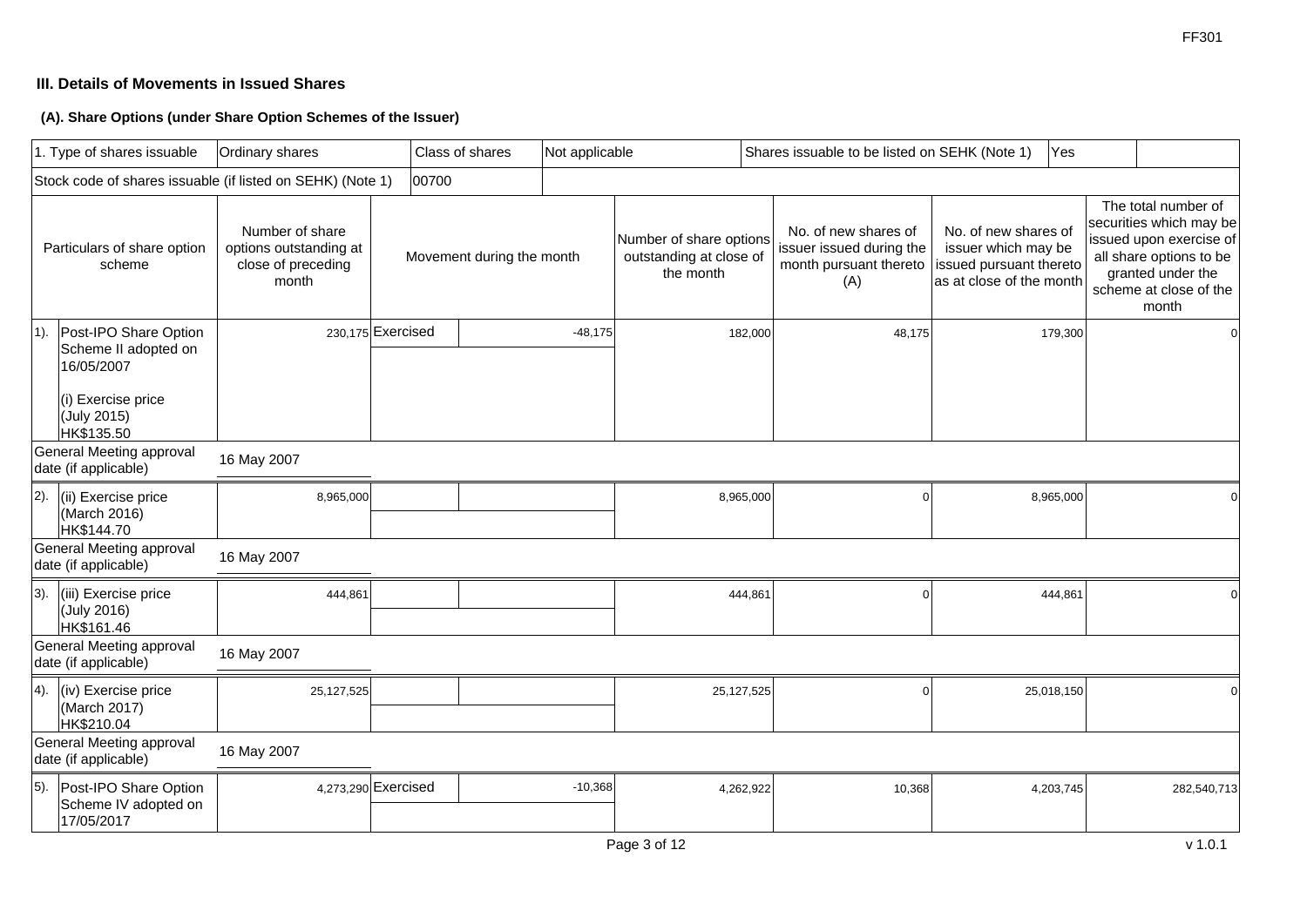| (i) Exercise price<br>(July 2017)<br>HK\$256.06,<br>HK\$256.08                                      |             |            |          |            |             |
|-----------------------------------------------------------------------------------------------------|-------------|------------|----------|------------|-------------|
| General Meeting approval<br>date (if applicable)                                                    | 17 May 2017 |            |          |            |             |
| 6).<br>(ii) Exercise price<br>(November 2017)<br>HK\$399.83                                         | 71,190      | 71,190     |          | 71,190     | 282,540,713 |
| General Meeting approval<br>date (if applicable)                                                    | 17 May 2017 |            |          |            |             |
| 7).<br>(iii) Exercise price<br>(January 2018)<br>HK\$423.29                                         | 132,050     | 132,050    | $\Omega$ | 132,050    | 282,540,713 |
| General Meeting approval<br>date (if applicable)                                                    | 17 May 2017 |            |          |            |             |
| 8).<br>(iv) Exercise price<br>(April 2018)<br>HK\$389.62,<br>HK\$389.36                             | 21,900,189  | 21,900,189 | $\Omega$ | 21,875,007 | 282,540,713 |
| General Meeting approval<br>date (if applicable)                                                    | 17 May 2017 |            |          |            |             |
| 9).<br>(v) Exercise price<br>(May 2018)<br>HK\$387.06                                               | 26,390      | 26,390     | O        | 26,390     | 282,540,713 |
| General Meeting approval<br>date (if applicable)                                                    | 17 May 2017 |            |          |            |             |
| 10). $(vi)$ Exercise price<br>(June 2018)<br>HK\$383.14                                             | 83,580      | 83,580     | $\Omega$ | 83,580     | 282,540,713 |
| General Meeting approval<br>date (if applicable)                                                    | 17 May 2017 |            |          |            |             |
| 11). (vii) Exercise price<br>(July 2018)<br>HK\$366.84,<br>HK\$366.38,<br>HK\$365.68,<br>HK\$365.19 | 3,252,956   | 3,252,956  | $\Omega$ | 2,122,546  | 282,540,713 |
| General Meeting approval<br>date (if applicable)                                                    | 17 May 2017 |            |          |            |             |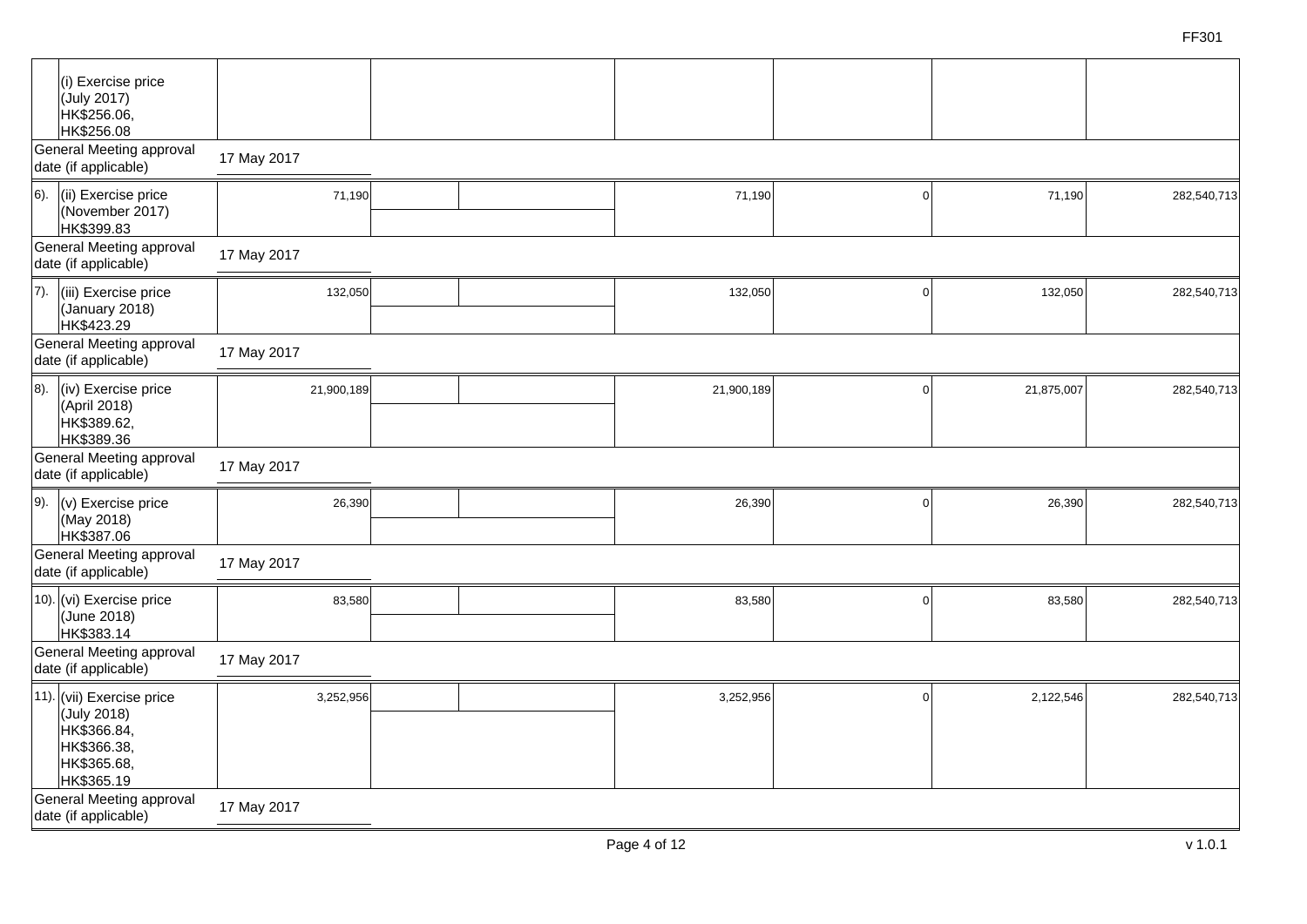| 12). (viii) Exercise price<br>(August 2018)<br>HK\$335.25,<br>HK\$333.81<br><b>General Meeting approval</b><br>date (if applicable) | 20,440<br>17 May 2017 | 20,440     | $\Omega$ | 19,775    | 282,540,713 |
|-------------------------------------------------------------------------------------------------------------------------------------|-----------------------|------------|----------|-----------|-------------|
| 13). (ix) Exercise price<br>(April 2019)<br>HK\$355.26,<br>HK\$354.99,<br>HK\$354.46,<br>HK\$354.31                                 | 23,483,266            | 23,483,266 | $\Omega$ | 4,535,839 | 282,540,713 |
| <b>General Meeting approval</b><br>date (if applicable)                                                                             | 17 May 2017           |            |          |           |             |
| 14). (x) Exercise price<br>(July 2019)<br>HK\$339.90,<br>HK\$339.46,<br>HK\$338.69,<br>HK\$338.03                                   | 1,706,471             | 1,706,471  | $\cap$   | 716,027   | 282,540,713 |
| <b>General Meeting approval</b><br>date (if applicable)                                                                             | 17 May 2017           |            |          |           |             |
| 15). (xi) Exercise price<br>(August 2019)<br>HK\$315.95,<br>HK\$315.52,<br>HK\$314.78                                               | 267,445               | 267,445    | $\Omega$ | 116,680   | 282,540,713 |
| <b>General Meeting approval</b><br>date (if applicable)                                                                             | 17 May 2017           |            |          |           |             |
| 16). (xii) Exercise price<br>(December 2019)<br>HK\$317.53,<br>HK\$316.91                                                           | 17,664                | 17,664     |          | 82        | 282,540,713 |
| General Meeting approval<br>date (if applicable)                                                                                    | 17 May 2017           |            |          |           |             |
| 17). (xiii) Exercise price<br>(January 2020)<br>HK\$360.78,<br>HK\$359.82,<br>HK\$359.81                                            | 137,760               | 137,760    |          | 91,840    | 282,540,713 |

FF301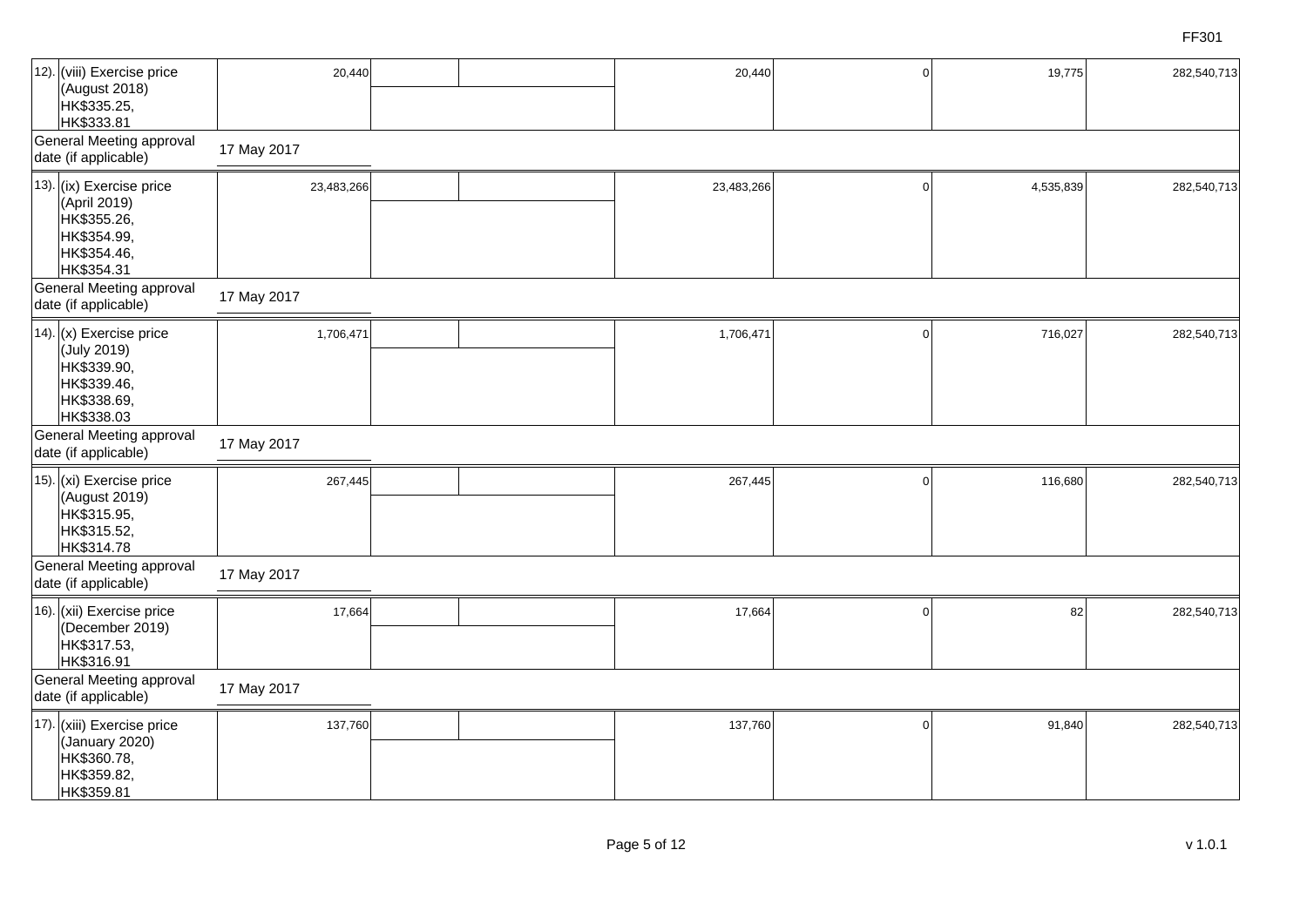| General Meeting approval<br>date (if applicable)                                                                                                | 17 May 2017              |  |           |             |           |             |
|-------------------------------------------------------------------------------------------------------------------------------------------------|--------------------------|--|-----------|-------------|-----------|-------------|
| 18). (xiv) Exercise price<br>(March 2020)<br>HK\$340.50,<br>HK\$340.47,<br>HK\$340.31,<br>HK\$339.51,<br>HK\$338.82<br>General Meeting approval | 7,252,655<br>17 May 2017 |  | 7,252,655 | $\Omega$    | 3,711,677 | 282,540,713 |
| date (if applicable)                                                                                                                            |                          |  |           |             |           |             |
| $ 19\rangle$ . (xv) Exercise price<br>(May 2020)<br>HK\$406.98,<br>HK\$406.50,<br>HK\$405.70                                                    | 49,840                   |  | 49,840    | $\Omega$    | 33,226    | 282,540,713 |
| General Meeting approval<br>date (if applicable)                                                                                                | 17 May 2017              |  |           |             |           |             |
| 20). (xvi) Exercise price<br>(July 2020)<br>HK\$520.29,<br>HK\$520.16,<br>HK\$518.51,<br>HK\$518.25,<br>HK\$518.08                              | 1,345,118                |  | 1,345,118 | $\mathbf 0$ | 325,203   | 282,540,713 |
| General Meeting approval<br>date (if applicable)                                                                                                | 17 May 2017              |  |           |             |           |             |
| 21). (xvii) Exercise price<br>(August 2020)<br>HK\$491.48,<br>HK\$491.22,<br>HK\$491.16,<br>HK\$490.57,<br>HK\$490.30                           | 39,964                   |  | 39,964    | $\Omega$    | 16,982    | 282,540,713 |
| General Meeting approval<br>date (if applicable)                                                                                                | 17 May 2017              |  |           |             |           |             |
| 22). (xviii) Exercise price<br>(November 2020)<br>HK\$557.52,<br>HK\$557.28,<br>HK\$557.23,<br>HK\$556.65,                                      | 134,388                  |  | 134,388   | $\mathbf 0$ | 61,510    | 282,540,713 |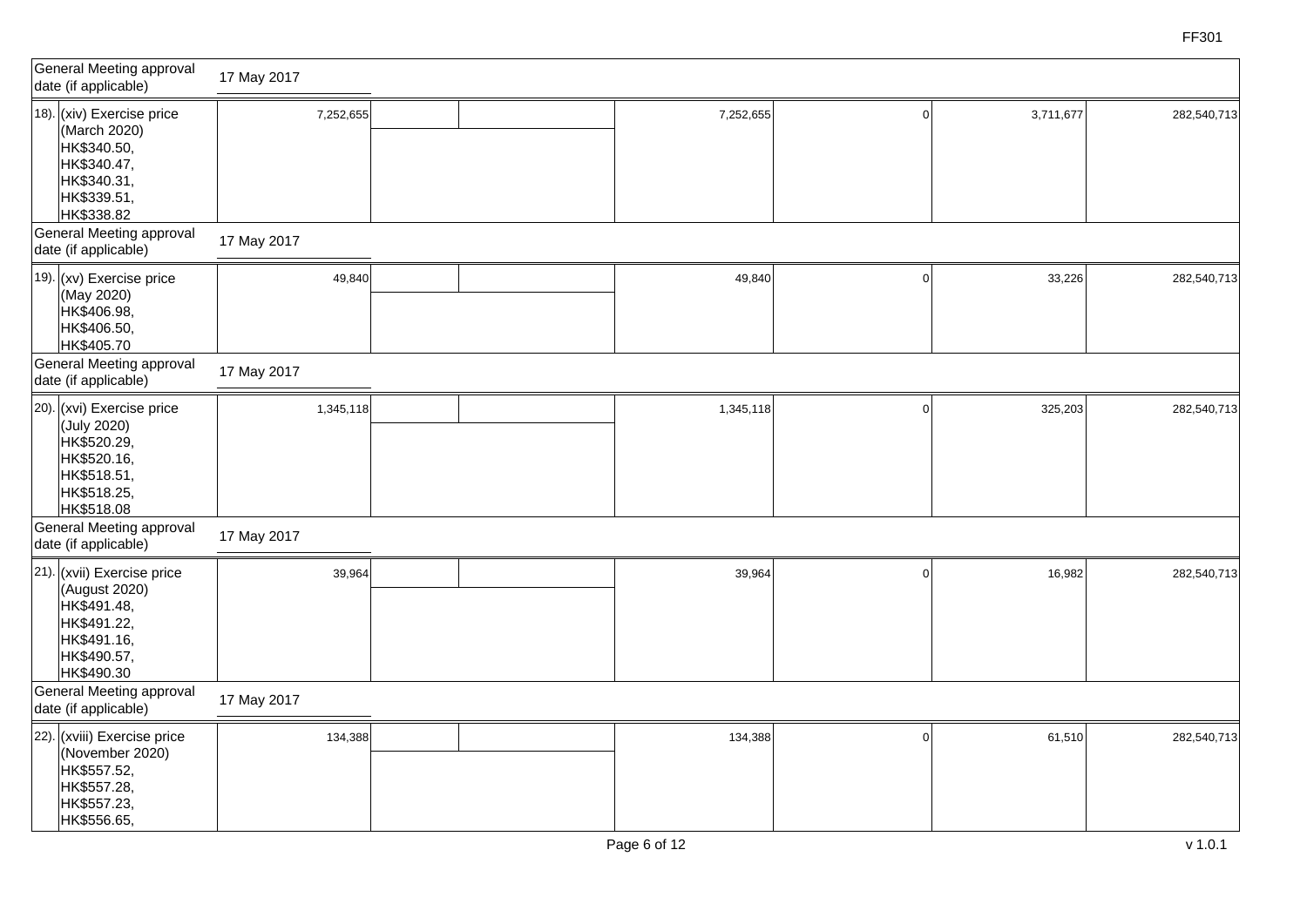| HK\$556.59,<br>HK\$555.91                                                                                                                                         |                        |          |           |   |           |             |
|-------------------------------------------------------------------------------------------------------------------------------------------------------------------|------------------------|----------|-----------|---|-----------|-------------|
| General Meeting approval<br>date (if applicable)                                                                                                                  | 17 May 2017            |          |           |   |           |             |
| 23). $(xix)$ Exercise price<br>(December 2020)<br>HK\$547.29,<br>HK\$546.94,<br>HK\$546.44<br>General Meeting approval<br>date (if applicable)                    | 119,235<br>17 May 2017 |          | 119,235   | O | 42,083    | 282,540,713 |
| 24). $(xx)$ Exercise price<br>(March 2021)<br>HK\$588.81,<br>HK\$588.52,<br>HK\$588.46,<br>HK\$588.00,<br>HK\$587.93,<br>HK\$587.47,<br>HK\$587.45,<br>HK\$587.39 | 7,569,441 Lapsed       | $-1,722$ | 7,567,719 |   | 1,524,736 | 282,540,713 |
| General Meeting approval<br>date (if applicable)                                                                                                                  | 17 May 2017            |          |           |   |           |             |
| 25). $(xxi)$ Exercise price<br>(June 2021)<br>HK\$576.17,<br>HK\$576.14,<br>HK\$576.07,<br>HK\$575.50,<br>HK\$575.42,<br>HK\$575.01,<br>HK\$574.88                | 163,385                |          | 163,385   |   | 53,478    | 282,540,713 |
| General Meeting approval<br>date (if applicable)                                                                                                                  | 17 May 2017            |          |           |   |           |             |
| 26). (xxii) Exercise price<br>(July 2021)<br>HK\$529.43,<br>HK\$528.86,<br>HK\$528.24,<br>HK\$527.66                                                              | 7,906,804 Lapsed       | $-627$   | 7,906,177 |   |           | 282,540,713 |
| General Meeting approval<br>date (if applicable)                                                                                                                  | 17 May 2017            |          |           |   |           |             |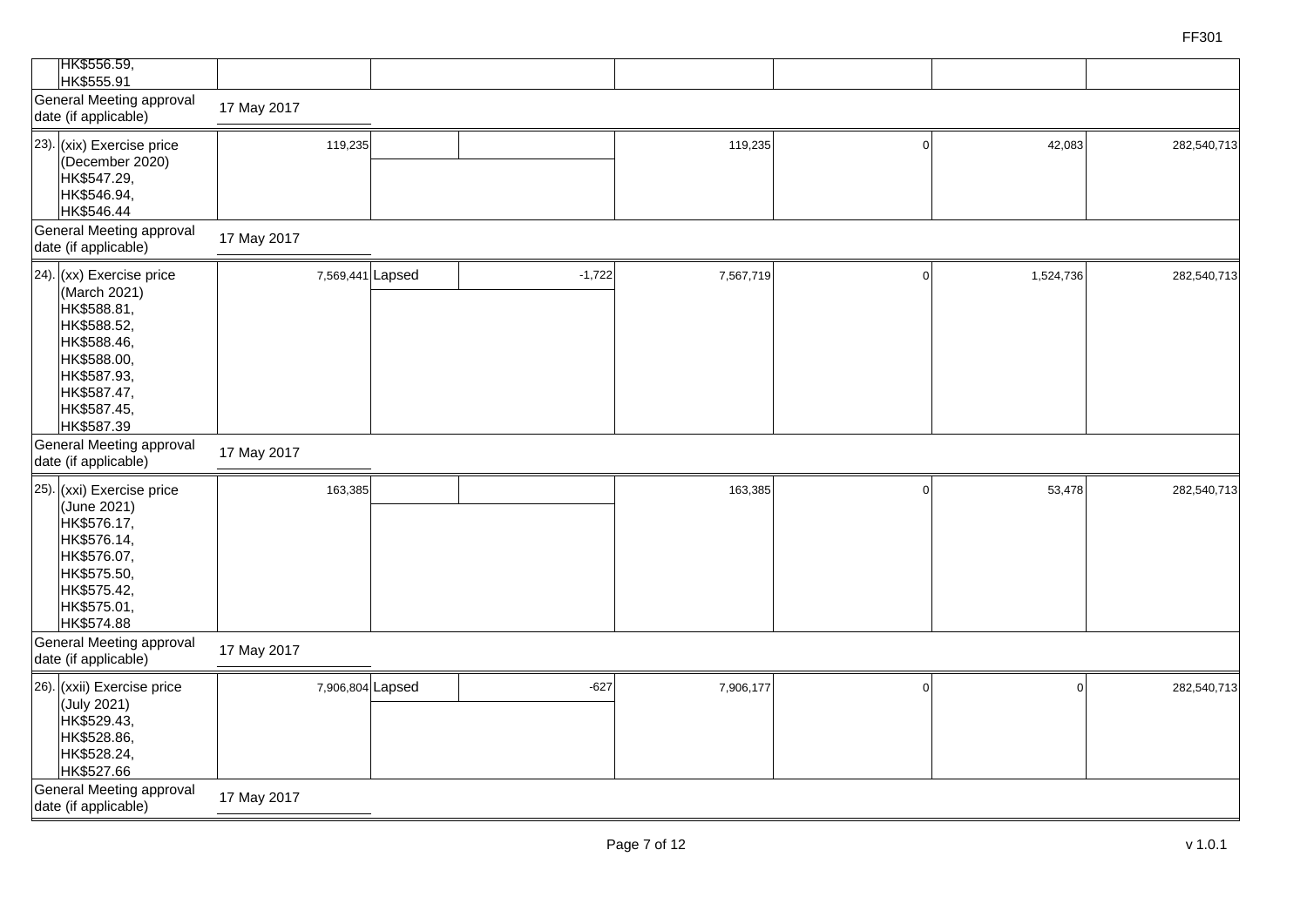| [27). (xxiii) Exercise price                     | 188,591                                                                                                                                          |                            |           | 188,591 |           | 282,540,713 |
|--------------------------------------------------|--------------------------------------------------------------------------------------------------------------------------------------------------|----------------------------|-----------|---------|-----------|-------------|
| (November 2021)                                  |                                                                                                                                                  |                            |           |         |           |             |
|                                                  |                                                                                                                                                  |                            |           |         |           |             |
|                                                  |                                                                                                                                                  |                            |           |         |           |             |
|                                                  |                                                                                                                                                  |                            |           |         |           |             |
|                                                  |                                                                                                                                                  |                            |           |         |           |             |
| HK\$474.15                                       |                                                                                                                                                  |                            |           |         |           |             |
| General Meeting approval<br>date (if applicable) |                                                                                                                                                  |                            |           |         |           |             |
|                                                  |                                                                                                                                                  |                            |           |         |           | 282,540,713 |
| (March 2022)                                     |                                                                                                                                                  |                            |           |         |           |             |
|                                                  |                                                                                                                                                  |                            |           |         |           |             |
| date (if applicable)                             |                                                                                                                                                  |                            |           |         |           |             |
|                                                  | HK\$477.31,<br> HK\$476.59,<br>HK\$475.09,<br>HK\$474.37,<br>HK\$474.28,<br>28). (xxiv) Exercise price<br>HK\$384.08<br>General Meeting approval | 17 May 2017<br>17 May 2017 | 7,259,828 |         | 7,259,828 |             |

| Total A (Ordinary shares): | 58,543 |
|----------------------------|--------|
|                            |        |

Total funds raised during the month from exercise of options: HKD 9,182,542.58

#### Remarks:

1. The Post-IPO Share Option Scheme II expired on 16 May 2017 and no further share options will be granted under the scheme.

2. 282,540,713 ordinary shares as set out in items 5 to 28 refer to the total number of securities which may be issued upon exercise of all share options to be granted under the Post-IPO Share Option Scheme IV adopted on 17 May 2017 as at 31 May 2022.

3. As a result of the Distribution in Specie, pursuant to the scheme rules of the Post-IPO Share Option Scheme II and the Post-IPO Share Option Scheme IV, adjustments had been made to the exercise price of the share options which remained outstanding as at the Ex-dividend Date. The adjusted exercise prices of the share options are reflected in items 1 to 27. Please refer to the announcement dated 14 March 2022 for details.

**(B). Warrants to Issue Shares of the Issuer which are to be Listed** Not applicable

**(C). Convertibles (i.e. Convertible into Issue Shares of the Issuer which are to be Listed)** Not applicable

**(D). Any other Agreements or Arrangements to Issue Shares of the Issuer which are to be listed, including Options (other than Share Options Schemes)** Not applicable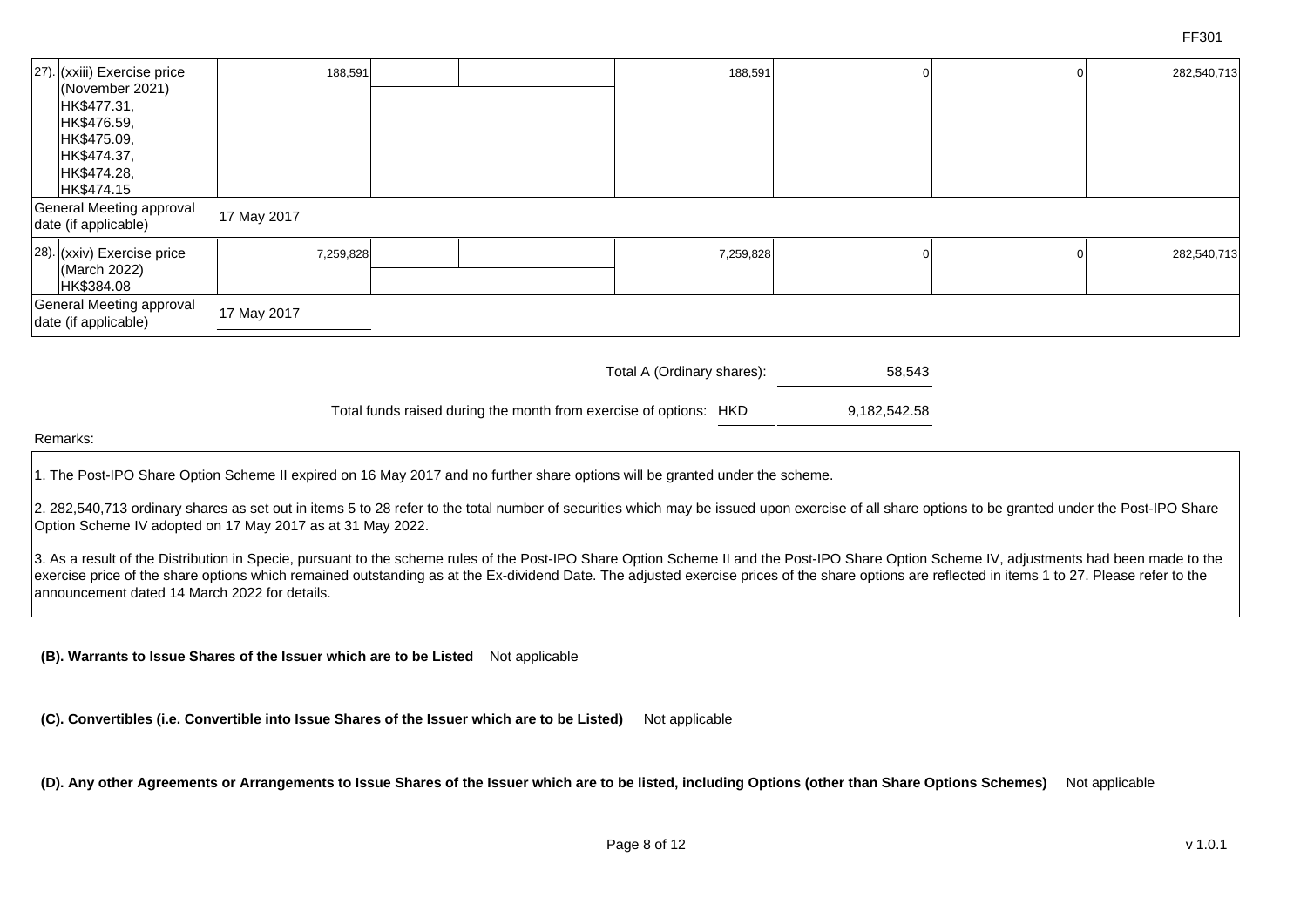| 58.543<br>Total increase / decrease (-) in Ordinary shares during the month (i.e. Total of A to E) |  |
|----------------------------------------------------------------------------------------------------|--|
|----------------------------------------------------------------------------------------------------|--|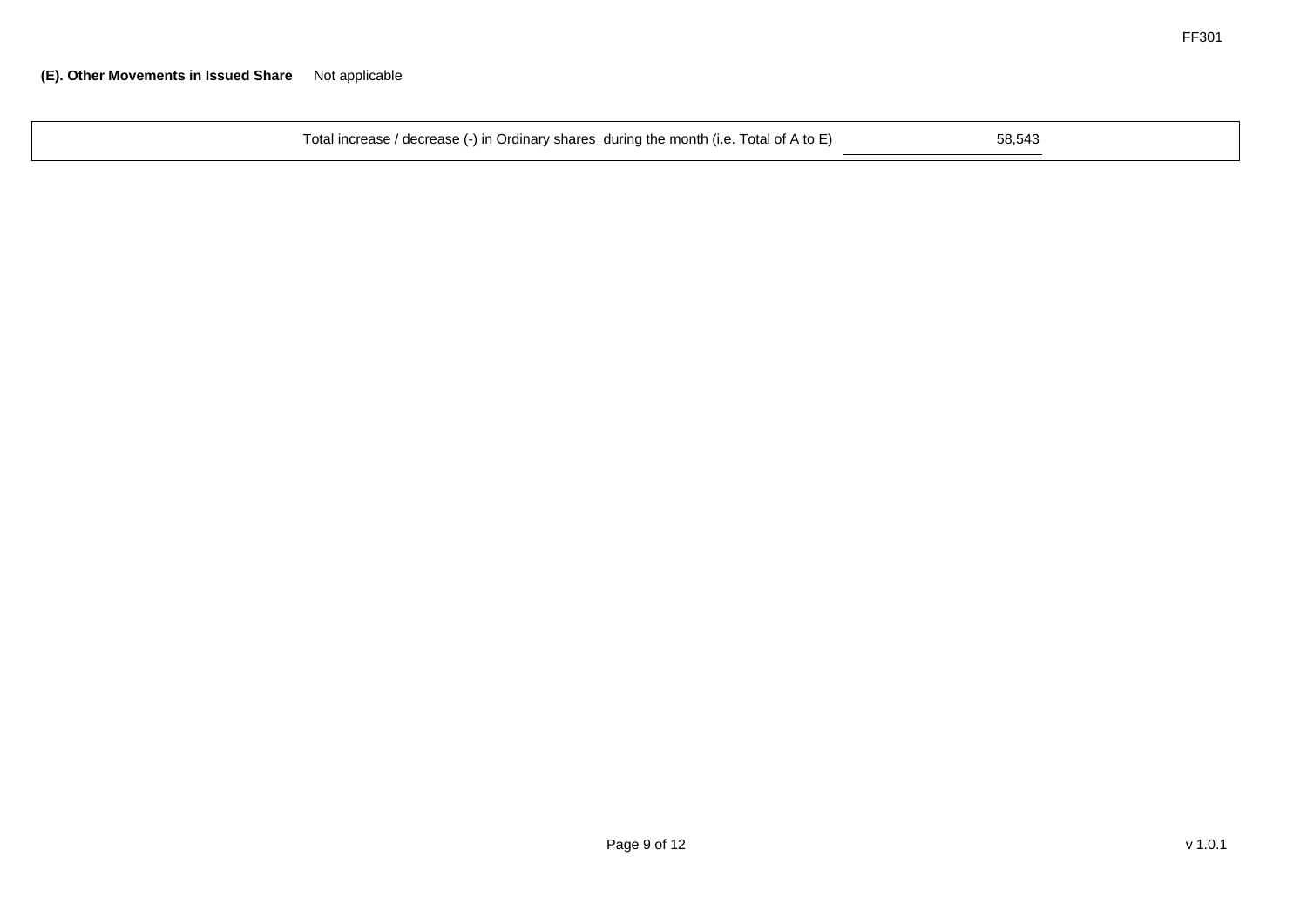**IV. Information about Hong Kong Depositary Receipt (HDR)** Not applicable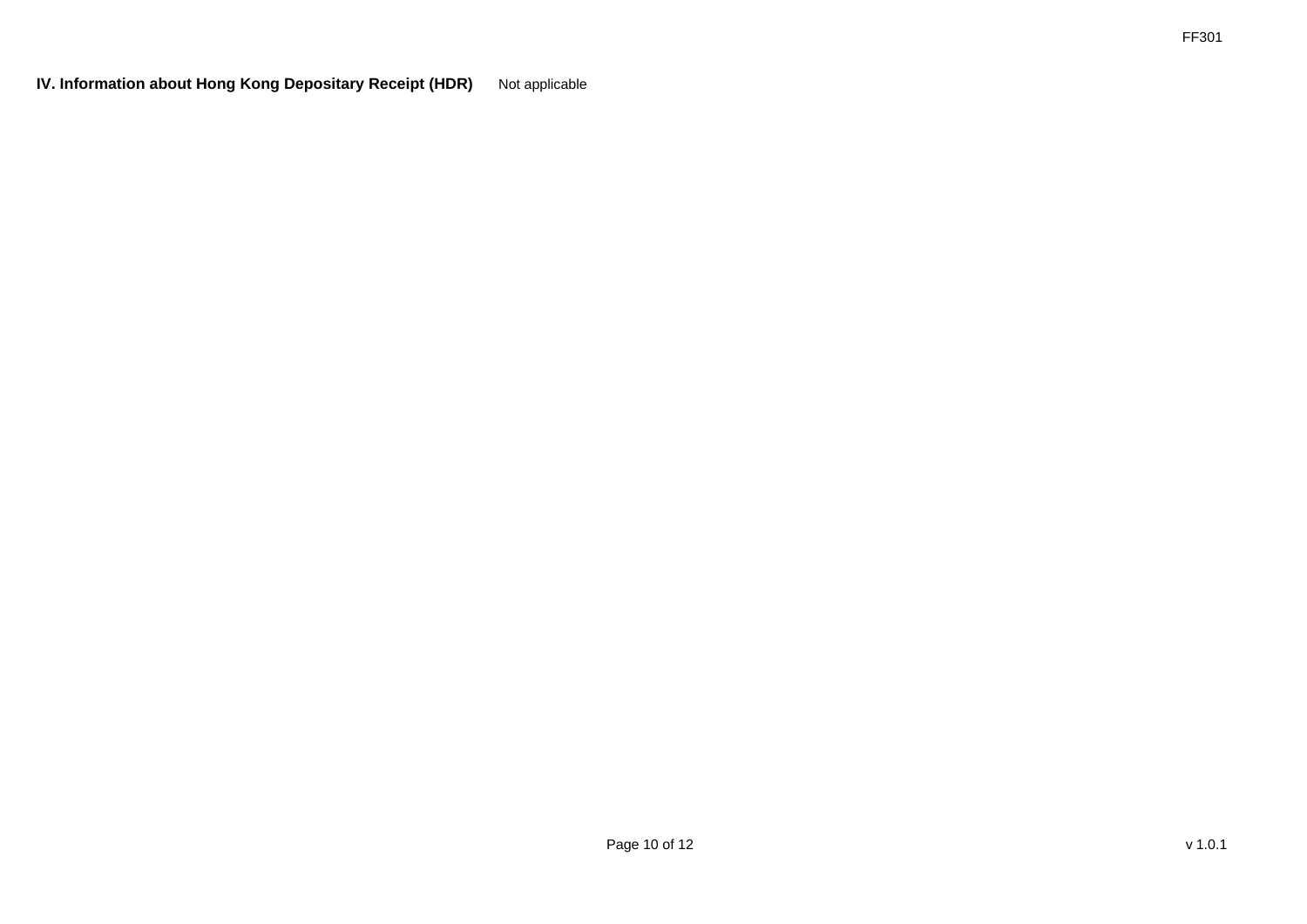### **V. Confirmations**

We hereby confirm to the best knowledge, information and belief that, in relation to each of the securities issued by the issuer during the month as set out in Part III which has not been previously disclosed in a return published under Main Board Rule 13.25A, it has been duly authorised by the board of directors of the listed issuer and, insofar as applicable:

#### (Note 2)

(i) all money due to the listed issuer in respect of the issue of securities has been received by it;

(ii) all the securities of each class are in all respects identical (Note 3); and

(iii) all the definitive documents of title have been delivered/are ready to be delivered/are being prepared and will be delivered in accordance with the terms of issue.

| Submitted by: | Lau Suk Yi                                                                                                         |
|---------------|--------------------------------------------------------------------------------------------------------------------|
| Title:        | Secretary                                                                                                          |
|               | $\sqrt{m}$ . $\sqrt{m}$ . $\sqrt{m}$ . $\sqrt{m}$ . $\sqrt{m}$ . $\sqrt{m}$ . $\sqrt{m}$ . $\sqrt{m}$ . $\sqrt{m}$ |

(Director, Secretary or other Duly Authorised Officer)

#### Notes

- 1. SEHK refers to Stock Exchange of Hong Kong.
- 2. Items (i) to (viii) are suggested forms of confirmation which may be amended to meet individual cases. Where the issuer has already made the relevant confirmations in a return published under Main Board Rule 13.25A / GEM Rule 17.27A in relation to the securities issued, no further confirmation is required to be made in this return.
- 3. "Identical" means in this context:
	- . the securities are of the same nominal value with the same amount called up or paid up;
	- . they are entitled to dividend/interest at the same rate and for the same period, so that at the next ensuing distribution, the dividend/interest payable per unit will amount to exactly the same sum (gross and net); and
	- . they carry the same rights as to unrestricted transfer, attendance and voting at meetings and rank pari passu in all other respects.
- 4. If there is insufficient space, please submit additional document.
- 5. In the context of repurchase of shares: